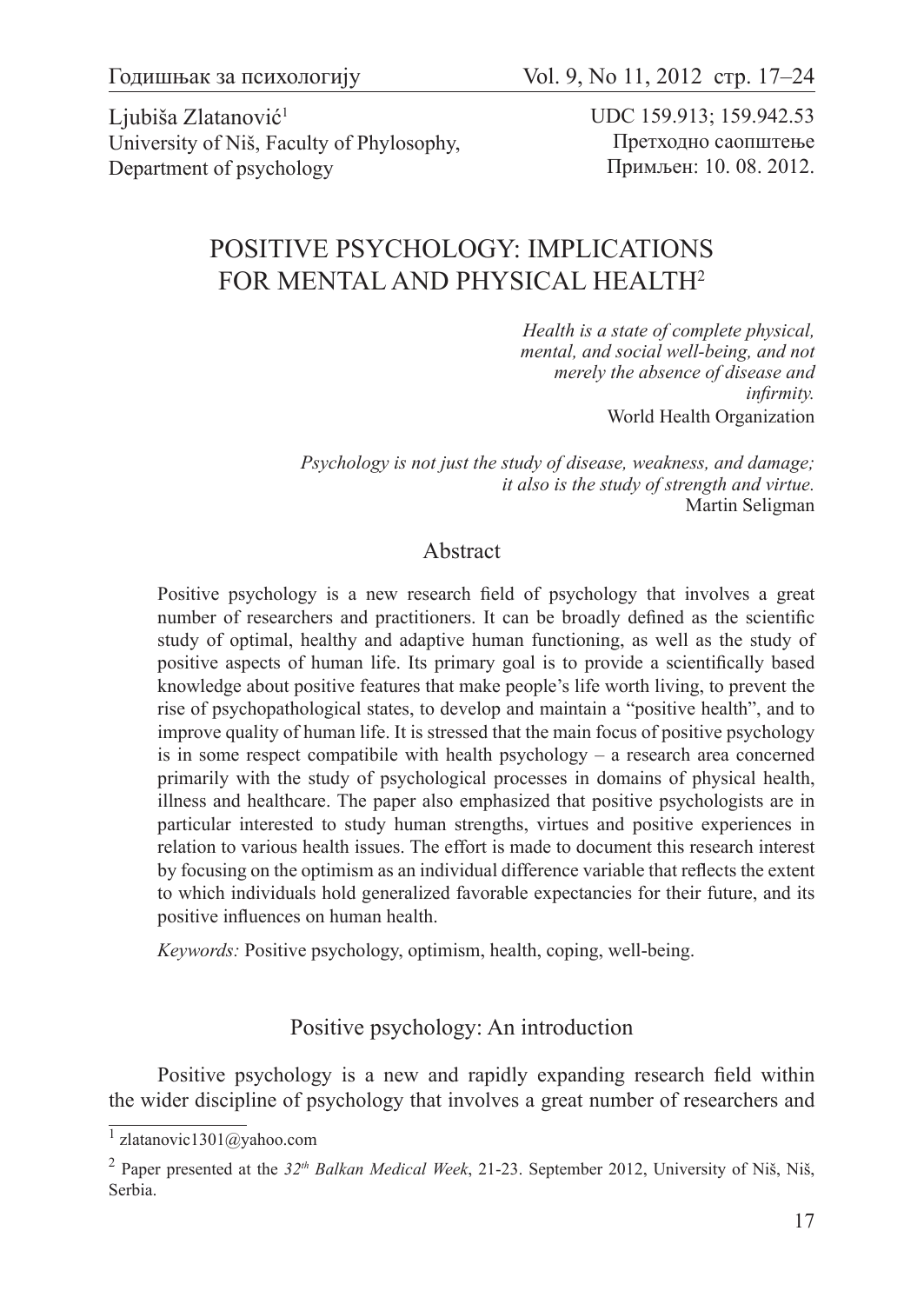practitioners in the United States and around the world. It can be broadly defined as the scientific study of optimal, healthy and adaptive human functioning, as well as the study of positive aspects of human life (Compton, 2005). In short, it refers to the scientific study of things that make people's daily lives worth living.

At the *subjective* level, positive psychology considers positive subjective experiences: well-being, contentment and life satisfaction (past); flow, joy and happiness (present); and constructive cognitions about the future – optimism, hope and faith (future). At the *individual* level, this field of research is concerned with positive personal traits such as wisdom, capacity for love and vocation, interpersonal skill, courage, perseverance, originality, high talent and forgiveness. At the *group* level, it is about the civil virtues and the institutions (positive institutions) that move individuals toward better citizenship: responsibility, nurturance, altruism, civility, moderation, tolerance and work ethic (Seligman and Csikszentmihalyi, 2000; Seligman, 2002).

There are the various research frameworks for understanding and enhancing adaptive ways of functioning and the various topics that have been looked at through the frames of theories developed in this promising paradigm in psychology. They share the same *aim* of positive psychology: to provide a scientifically based knowledge about positive features that make people's life worth living, to prevent the pathologies that arise when life is barren and meaningless, to develop and maintain a "positive health", and to improve quality of human life.

The main focus of positive psychology is in some respect compatibile with *health psychology* – a research area focused on the theoretical and empirical contributions that psychology could make to an identification of the psychological and behavioural factors contributing to physical illness and to an understanding of the ways in which health can be protected. It is concerned primarilly with the study of psychological processes in physical health, illness and health care (e.d., Kaptein and Weinman, 2004; Marks, Murray, Evans and Estacio, 2011; Rodham, 2010).

Thus, similar to health psychologists, positive psychologists are also interested in how to use the knowledge of psychology to enhance health status beyond the curing of disease and toward greater wellness (Compton, 2005). Recognizing the importance of psychological processes in the experience of health and illness, they study the personality factors that are associated with health and the behavioural factors that have positive or negative impacts on human health (health-protective behaviour and healthimpairing behaviour). In addition, they are also very concerned with the issues of developing and evaluating strategies for prevention of illness ("positive prevention"), health promotion and health maintenance – especially with reference to pain, chronic illness, stress, immune system, cancer, smoking cessation, weight loss and HIV/AIDS.

Human strengths and their relations to health issues

Scholars in the area of positive psychology have focused their research attention on the empirical study of human strengths and virtues (positive individual traits),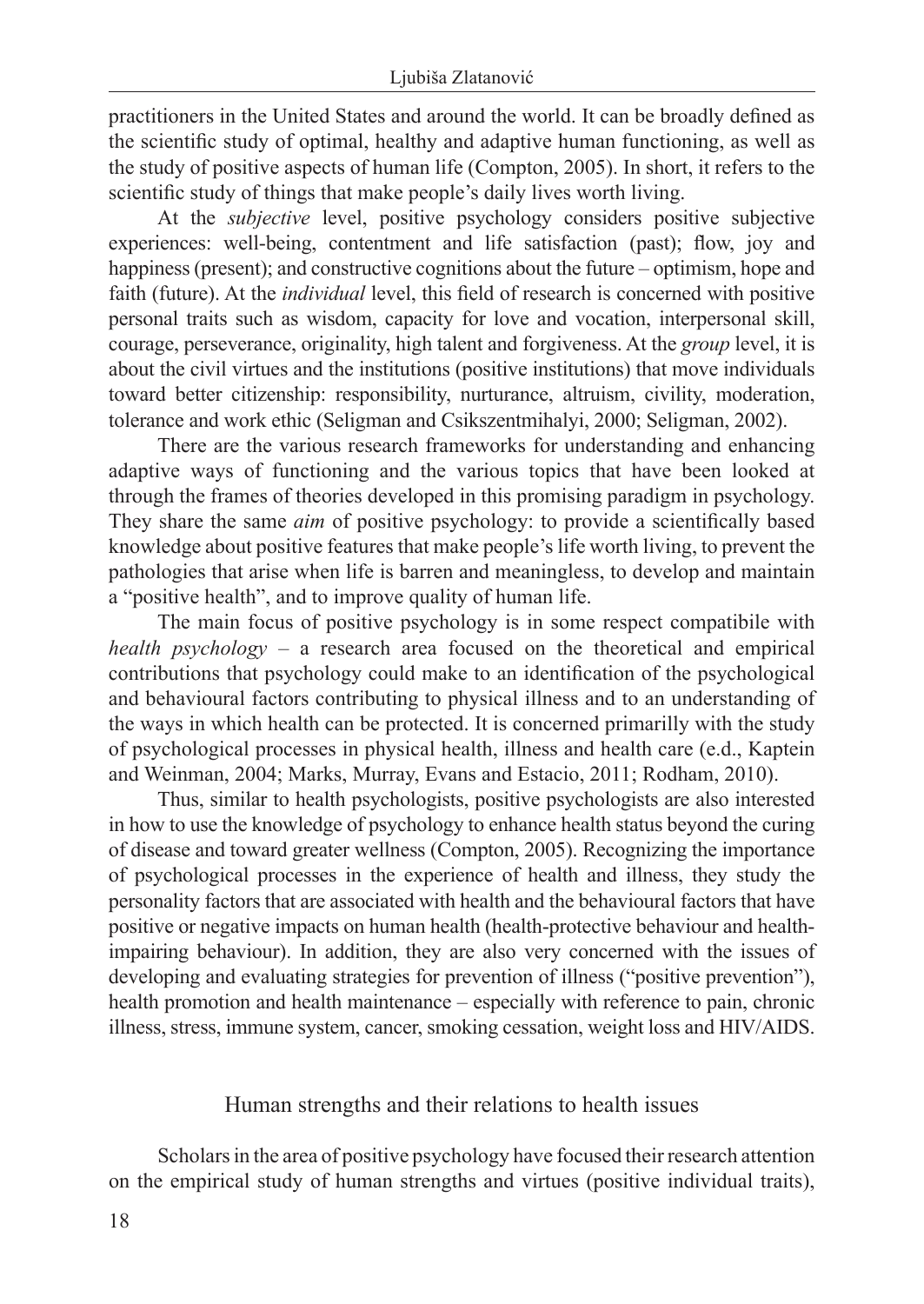as well as on the study of positive aspects of human functioning and experience. Related to this, they have especially interested to examine effects of the people's psychological well-being on their health status and their responses to health threats.

In this endeavor, they have intended to identify the possible ways in which individual and subjective strengths, virtues and positive experiences such as optimism, hope, faith, wisdom, creativity, spirituality, humor, joy, courage, coping resources, benefit-finding in negative experiences, positive emotionality, need for meaning, and other positive psychological variables can positivelly affect human health – both in the process of prevention and developing a sense of good health, and in the healing process (Baumeister and Vohs, 2002; Campton, 2005; Selingman, 2002).

Emphasizing that the "disease model" has its limitations and that it is not able to move us closer to the prevention of various health problems and disorders, positive psychologists argue that there are human strengths acting as buffers against mental and some physical illnesses. The effective prevention consists of identifying, amplifying and concentrating on these personal strengths and virtues in people at risk. This is the general stance of positive psychology toward the issue of prevention. According to Seligman and Csikszentmihalyi (2000), "much of the task of prevention in this new century will be to create a science of human strengths whose mission will be to understand and learn how to foster these virtues in young people" (p.7).

## Optimism and health: An example

Martin Seligman (2006, 2011), the founder of positive psychology and a major figure in the well-being movement, proposed a very influential perspective on depression with his "theory of learned helplessness", arguing that when faced with seemingly inescapable stressors, some people learn to respond with helplessness and expect defeat. Later he also proposed the opposite response, called "*learned optimism*". Learned optimism trains people to recognize their own self-destructive thinking and become disputers of this. In his empirical research he found that people who *believe* that the causes of setbacks in their lives are temporary, changeable and local do not become helpless. According to this theory, if we focus on the positive and the possible, we can *learn* to respond to stressors with optimism and hope, and thus we can change our mind and our life. Optimism can be learned through recognizing and then disputing pessimistic thoughts. This implies that people can learn to be more optimistic by paying attention to how they explain *events* in life to themselves. Thus, optimism can be seen as an *explanatory style*: a way in which people explain the *causes* of events for themselves (Peterson and Steen, 2002).

Optimism and pessimism are considered as the basic qualities of personality that have an important impact on the way people think about and perceive the events in their lives, feel when they encounter problems or difficulties, and act in these circumstances. Optimists and pessimists differ in how they approach problems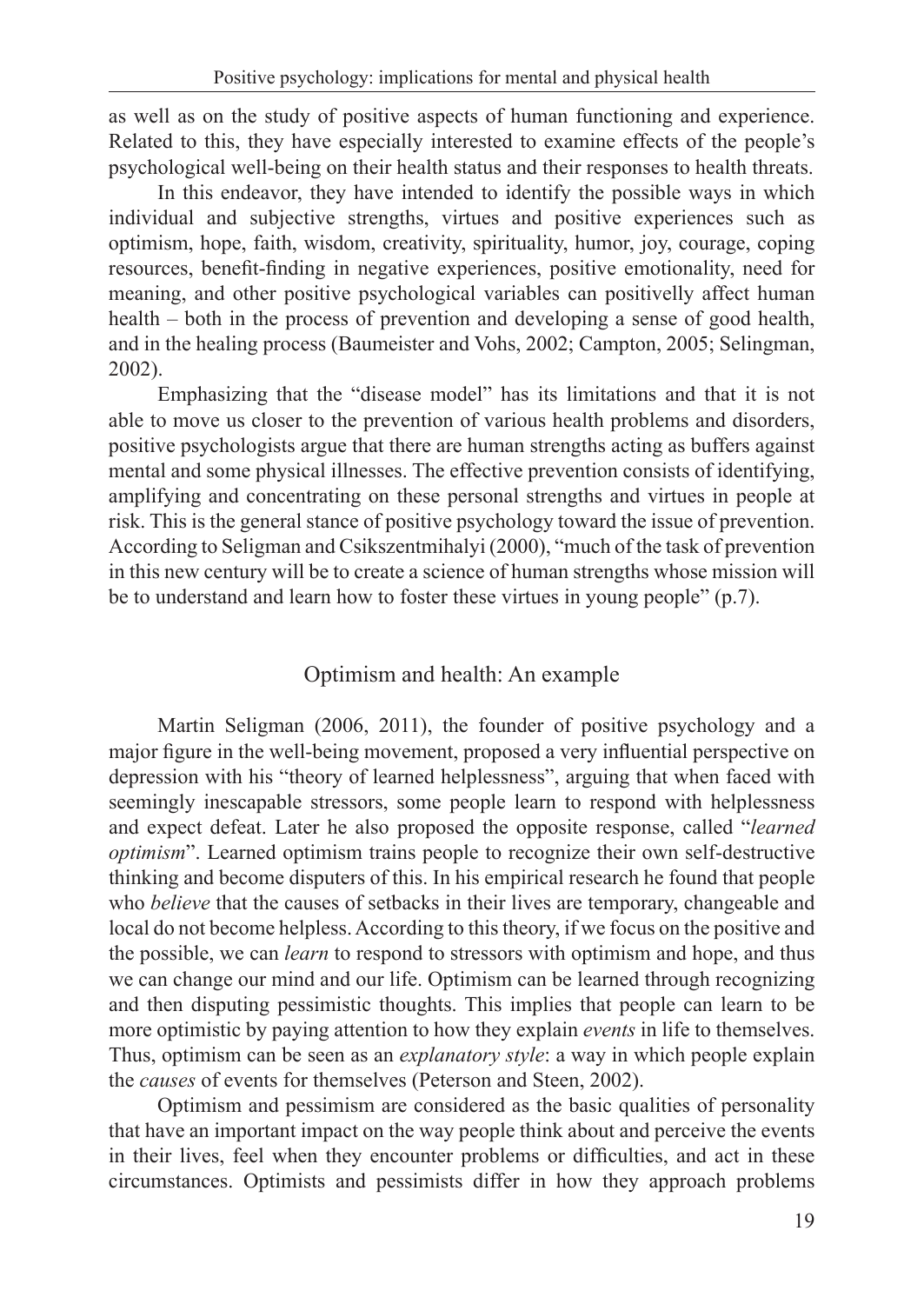and challenges. Optimists expect good outcomes, even when things are hard. This yields a relatively positive mix of feelings. On the other hand, pessimists expect bad outcomes. This yields more negative feelings – anxiety, guilt, anger, sadness, even despair (Carver and Scheier, 1998; Carver, Scheier, and Segerstrom, 2010).

Relations between optimism and distress have been examined in a wide range of contexts, suggesting that optimism accompanies a number of adaptive psychological qualities. In *medical* context, these relations have been examined in diverse groups of people facing more or less serious health problems and health crises including: people caring for cancer patients and Alzheimer's patients, experiences of people dealing with abortion, coronary artery bypass surgery, attempts at in vitro fertilization, bone marrow transplantation, the diagnosis of cancer, adjustment to treatment for early-stage breast cancer, postpartum depression and the progression of AIDS (Carver and Scheier, 2002, 2003; Carver and Gaines, 1987; Greer et al., 1990; Seligman, 2011).

In sum, studies of individuals in various medical situations provided the indication that pessimists experience more distress after the event than did optimists and express a greater tendency toward negative feelings. Additionaly, there are important differences in *coping* strategies. Optimists are prone to use more *problemcentered* coping – aimed at doing something about the stressor itself to blunt or minimize its negative impact (e.g., planning, seeking instrumental support) – to deal with stress and challenges than pessimists, especially under circumstances that were actually controllable. They also use a variety of emotion-focused coping techniques – aimed at soothing distress – including working to accept the reality of difficult situations and putting the situations in the best possible light (Carver, Scheier, and Segerstrom, 2010).

The findings have also shown that optimism was positively correlated with seeking *social support*, which positive effects on health have been documented in numerous studies (see Cohen and Syme, 1985). Related to this is finding that women who were more hopeful were better informed about risk factors for breast cancer, more willing to visit health professionals and more likely to perform selfexamination for early signs of cancer (Irving, Snyder, and Crowson, 1998).

Optimistic beliefs may also be related to *longevity*. Thus, a study that followed over 2000 Mexican Americans for two years found that those who were more optimistic trended to live longer (Seligman, 2002a). Similar results were found in a study from the Mayo Clinic that looked at optimism scores obtained at admission and related them to survival rates forty years later. When comparing expected life spans, optimists had a 19 percent greater longevity when compared to the pessimists (Campton, 2005). As another example, among 900 elderly Dutch persons, those reporting a high level of optimism were less likely to die over the next ten years (Giltay, Geleijnse et al., 2004).

However, as some prominent researchers of optimism and its role in human health have noticed (e.g., Carver and Scheier, 2002), many fundamental questions in this area remain unanswered. For example, questions about the precise mechanisms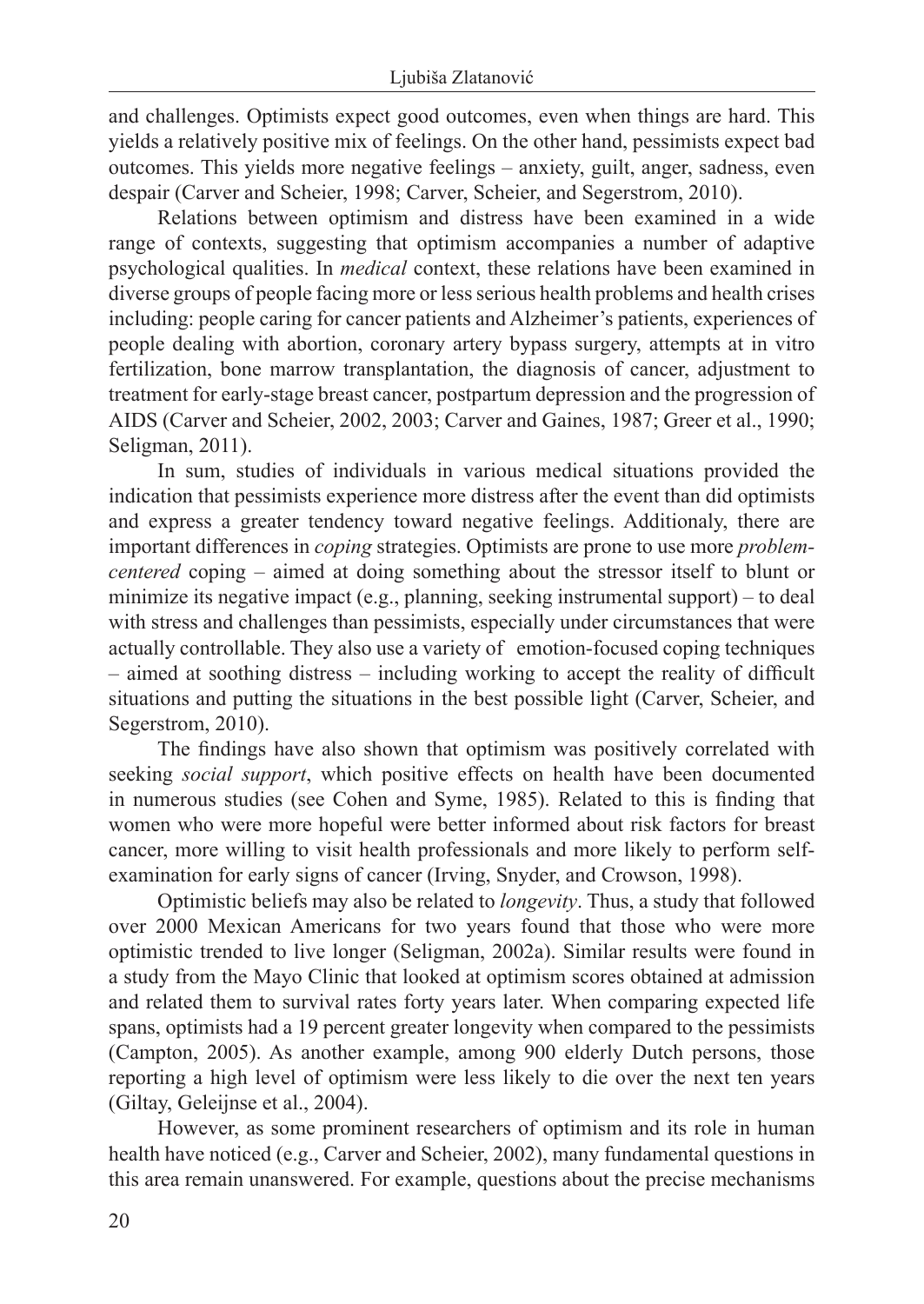and processes by which optimistic beliefs influence subjective well-being, as well as those questions regarding *potential* pathways by which such beliefs may influence physical well-being. In addition, the evidence on biological outcomes is less consistent than it is for self-reports concerning health (Rasmusen et al., 2009). To date, also, very little systematic work has explored interventions to assist pessimistic persons to deal more effectively with adversity in their lives. However, a large and growing literature in this area of researsh indicates that relations between optimism and physical well-being clearly deserve further study (Carver, Scheier, and Segerstrom, 2010).

# Conclusions

The paper opened with a definition of positive psychology and a brief overview of the basic themes and assumptions, as well as the main focuses and aims in this recent research area, which is in some respect compatibile with the field of health psychology. It is emphasized that positive psychologists are in particular interested to study human strengths, virtues and positive experiences, which are central to human well-being, in relation to various health issues. We have tried here to document this interest by focusing on the optimism as an individual difference variable that reflect the extent to which individuals hold generalized favorable expectancies for their future, and its positive influences on human health.

A considereable number of recent studies that have examined the relations between optimism and various mental and physical problems produced evidence that an optimistic attitude or orientation to the future is related to both physical and psychological well-being. The research findings obtained in the context of various medical settings converge on the general conclusions that optimism is one of the very important psychological factors that may have the siugnificant influence on human health and better subjective well-being in times of adversity or difficulty. Optimistic beliefs are related to protection from diseases (depression, anxiety, cardiovascular disease, cancer, infections illness, etc.), to better health outcomes including less psychological distress in individuals with cancer and faster recovery from surgery, and even to greater longevity and having more years in good health (i.e., lesser morbidity and mortality).

## References

- 1. Baumeister, R. F. , and Vahs, K. D. (2002). The pursuit of meaning fullness in life. U: C. R. Snyder and S. J. Lopez (Eds.), *Handbook of positive psychology* (608-619). New York: Oxford University Press.
- 2. Carver, C. S. , and Gaines, J. G. (1987). Optimism, pessimism, and postpartum depression. *Cognitive Therapy and Research*, *11*, 449-462.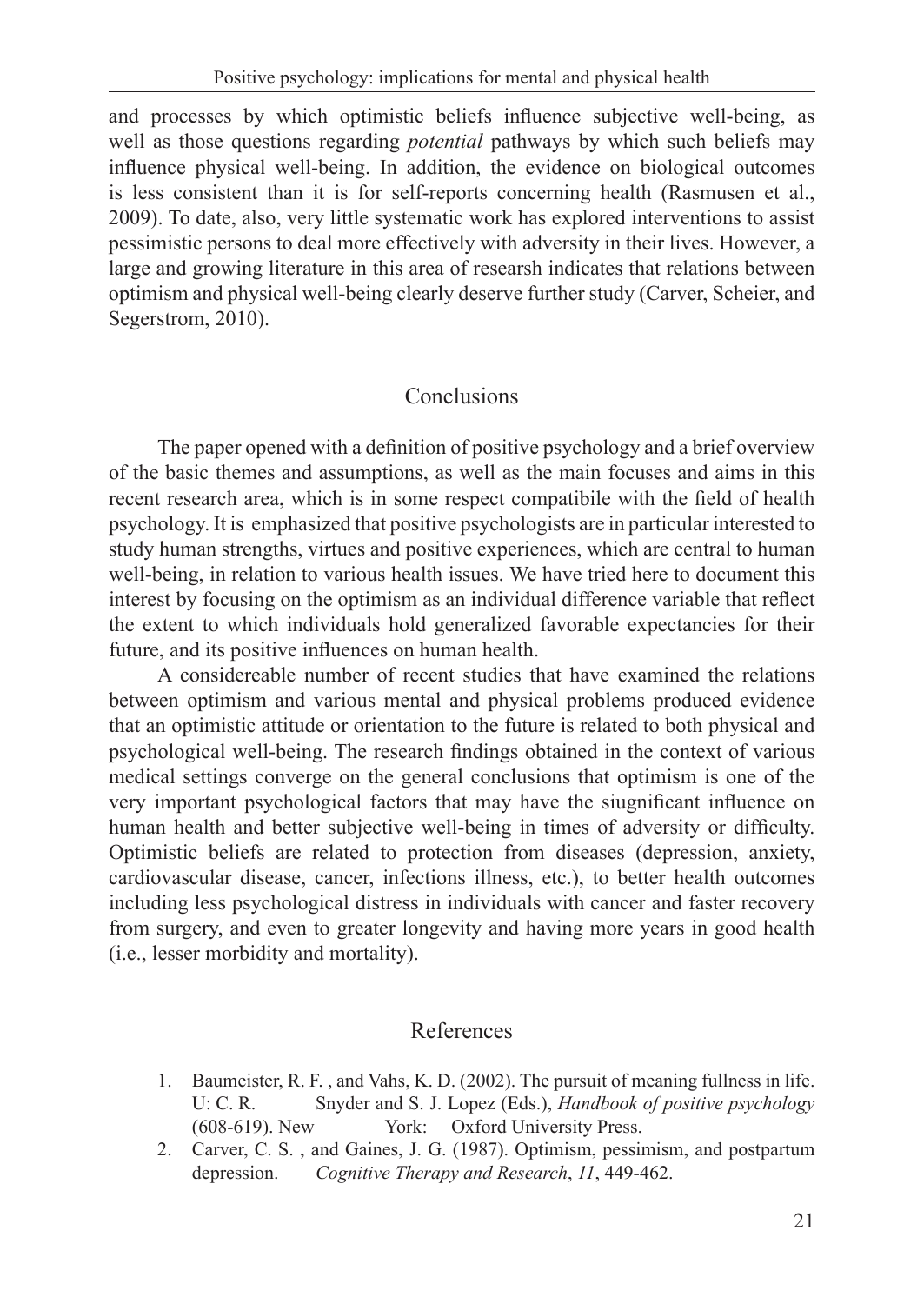- 3. Carver, C. S. , and Scheier, M. F. (1998). *On the self-regulation of behaviour*. New York: Cambridge University Press.
- 4. Carver, C. S., and Scheier, M. F. (2002). Optimism. U: C. R. Snyder and S. J. Lopez (Eds.), *Handbook of positive psychology* (231-244). New York: Oxford University Press.
- 5. Carver, C. S., and Scheier, M. F. (2003). Three human strengths. U: L. G. Aspinwall and U. M. Staudinger (Eds.), *A psychology of human strengths: Fundamental questions and future directions for a positive psychology* (87-102). Washington, DC: American Psychological Assiciation.
- 6. Carver, C. S., Scheier, M. F., and Segerstrom, S. C. (2010). Optimism. *Clinical Psychology Review*, *30*, 879-889.
- 7. Cohen, S., and Syme, S. L. (1985). *Social support and health*. Orlando, FL: Academic Press.
- 8. Campton, W. C. (2005). *An introduction to positive psychology*. Belmont, CA: Thompson Wadsworth.
- 9. Giltay, E. J., Geleijnse, J. M. , Zitman, F. G. Hoekstra, T., and Schouten, E. G. (2004). Dispositional optimism and all-cause and cardiovascular mortality in a prospective cohort of elderly Dutch men and women. *Archives of General Psychiatry*, *61*, 1126-1135.
- 10. Greer, S., Morris, T., Pettingale, K. W. , and Haybittle, J. L. (1990). Psychological response to breast cancer and 15-year outcome. *Lancet*, *i*, 49-50.
- 11. Irwing, L. M., Snyder, C. R., and Crowson, J. J., Jr. (1998). Hope and coping with cancer by college women. *Journal of Personality, 66 (2)*, 195-214.
- 12. Kaptein, A., and Weinman, J. (Eds) (2004). *Health Psychology*. Oxford: Blackwell.
- 13. Marks, D. F., Murray, M. , Evans, B., and Estacio, E. V. (2011). *Health psychology: Theory, research and practice*. London: Sage.
- 14. Peterson, C., and Steen, T. A. (2002). Optimistic explanatory style. U: C. R. Snyder and S. J. Lopez (Eds.), *Handbook of positive psychology* (244-257). New York: Oxford University Press.
- 15. Rasmussen, H. N. , Scheier, M. F., and Greenhouse, J. B. (2009). Optimism and physical health: A meta-analytic review. *Annals of Behavioral Medicine*, *37*, 239- 256.
- 16. Rodham, K. (2010). *Health psychology*. London: Palgrave Macmillan.
- 17. Seligman, M., and Csikszentmihalyi, M. (2000). Positive psychology: An introduction. *American Psychologist*, *55*, 5-14.
- 18. Seligman, M.E.P. (2002). Positive psychology, positive prevention, and positive therapy. U: C. R. Snyder and S. J. Lopez (Eds.), *Handbook of positive Psychology* (3-9). New York: Oxford University Press.
- 19. Seligman, M. E. P. (2002a). *Authentic happiness*. New York: Free Press.
- 20. Seligman, M. E. P. (2006). *Learned optimism: How to challenge your mind and your life*. New York: Vintage Books.
- 21. Seligman, M. E. P. (2011). Flourish: A new understanding of happiness and wellbeing – and how to achieve them. London: Nicholas Brealey Publishing.